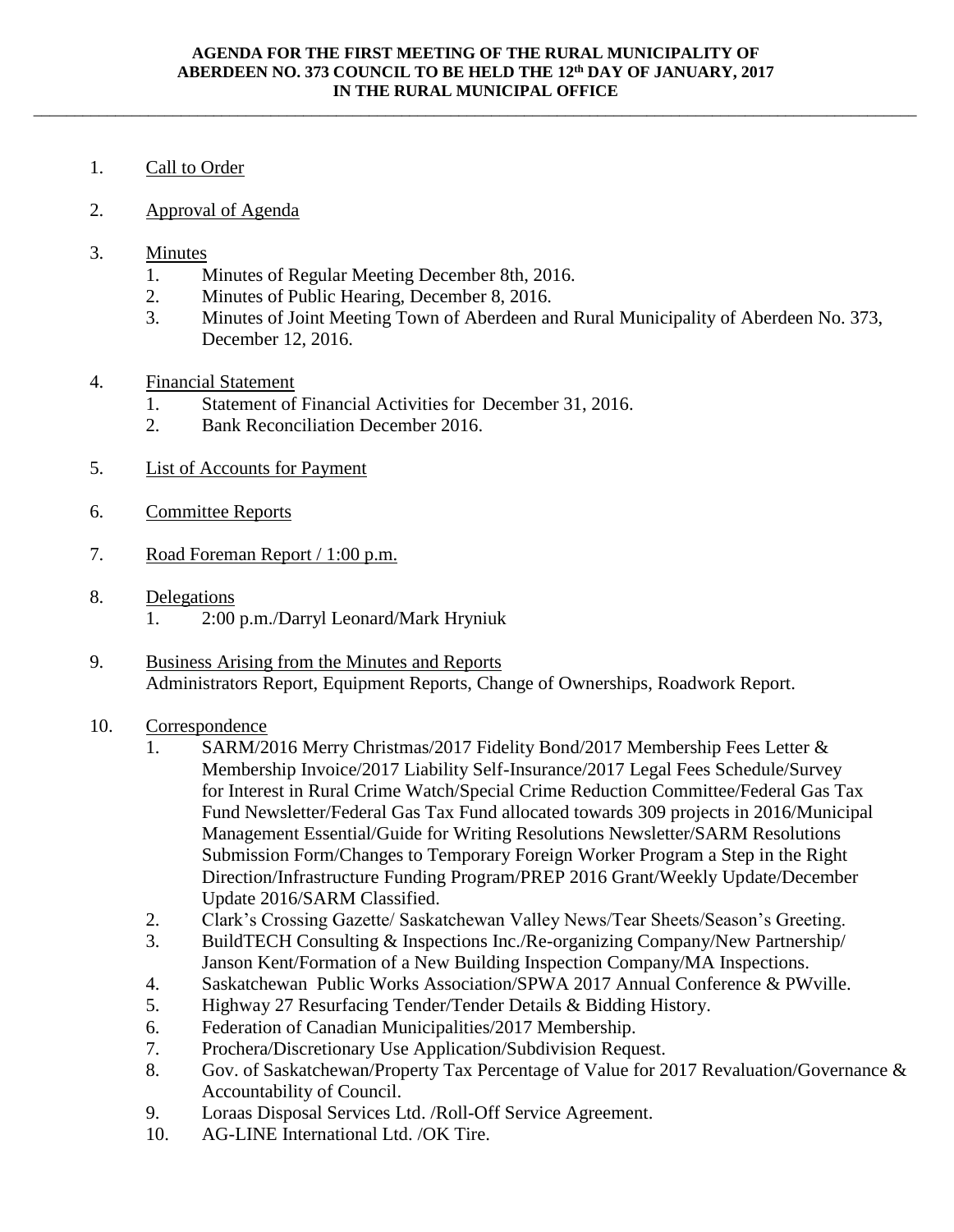## **AGENDA FOR THE FIRST MEETING OF THE RURAL MUNICIPALITY OF ABERDEEN NO. 373 COUNCIL TO BE HELD THE 12 th DAY OF JANUARY, 2017 IN THE RURAL MUNICIPAL OFFICE**

\_\_\_\_\_\_\_\_\_\_\_\_\_\_\_\_\_\_\_\_\_\_\_\_\_\_\_\_\_\_\_\_\_\_\_\_\_\_\_\_\_\_\_\_\_\_\_\_\_\_\_\_\_\_\_\_\_\_\_\_\_\_\_\_\_\_\_\_\_\_\_\_\_\_\_\_\_\_\_\_\_\_\_\_\_\_\_\_\_\_\_\_\_\_\_\_\_\_\_\_\_\_\_\_\_\_\_\_

- 11. Ministry of Highways & Infrastructure, Central Office/Kaylean Morrison, Engineer in Training, Project Manager, Design & Construction/Winter Snow Removal/Winter Weight-Orders 4-6.
- 12. Ministry of Agriculture/Lands Branch/Considering Sale of SW 15-40-02-W3rd.
- 13. Pest Control Officer/Inspection Report 2017.
- 14. Saskatchewan Safety Council/44<sup>th</sup> Annual Industrial Safety Seminar.
- 15. SREDA/Regional Committee Meeting Agenda, December 20, 2016/Minutes, Meeting of December 20, 2016/Agenda January 24, 2017 Meeting Broader Regional Committee.
- 16. Highway 41 Water Utility/Public Drinking Water Advisory (PDWA)/Message to Highway 41 Water Utility Subscribers.
- 17. NCTPC Workshop/Registered 7.
- 18. Gov. of Saskatchewan/Community Planning Branch/File: R592-16S COA/Mosterd.
- 19. SAMA/2017 Municipal Invoice Estimate/Revaluation Information Sheets/SAMA Board Response to SAMA's 2016 Annual Meeting Resolution.
- 20. Cogent Chartered Professional Accountants LLP/Engaged to Audit the Consolidated Financial Statement/Audit Service Plan/Reeve Acknowledgement & Agreement of Auditor Procedure.
- 21. Gord Krismer & Associates Ltd. /Municipal Board Services.
- 22. Shirley Prochera/Discretionary Use Application/Subdivision.
- 11. Unfinished Business
	- 1. Public Disclosure Statement/Councilors.
	- 2. Offer of Employment/revised.
	- 3. Guide to Street and Road Closures/Fleury/Paradise Hill Enterprises Inc.
	- 4. Office Receptionist/short list.
	- 5. Office Closed January 16-17, 2017/First Aid Training.
- 12. New Business
	- 1. Bonds, Titles, Insurance.
	- 2. Appointments to Aberdeen Fire & Rescue, EMO Officers.
	- 3. Solicitor for municipality.
	- 4. Employee Safety Committee.
	- 6. Council Remuneration.
	- 7. Office Hours.
	- 9. Custom Work Rates and Gravel Rates.
	- 10. Subscription Rates for Minutes (\$15.00 for 2016)
	- 11. Local board Wheatland Regional Library.
	- 12. Development Appeals Board.
	- 13. Board of Revision for Assessments Appeals.
	- 14. Schedule of Fees for Board Hearings
	- 15. Southwest Water Utility Board
	- 16. Highway 41 Water Utility Board
	- 17. Appointments & Committee's 2017
	- 18. Pest Control Officer
	- 19. Weed Inspector
	- 20. Hudson Bay Route Association / 2017 Membership
	- 21. Appoint Deputy Reeve for 2017